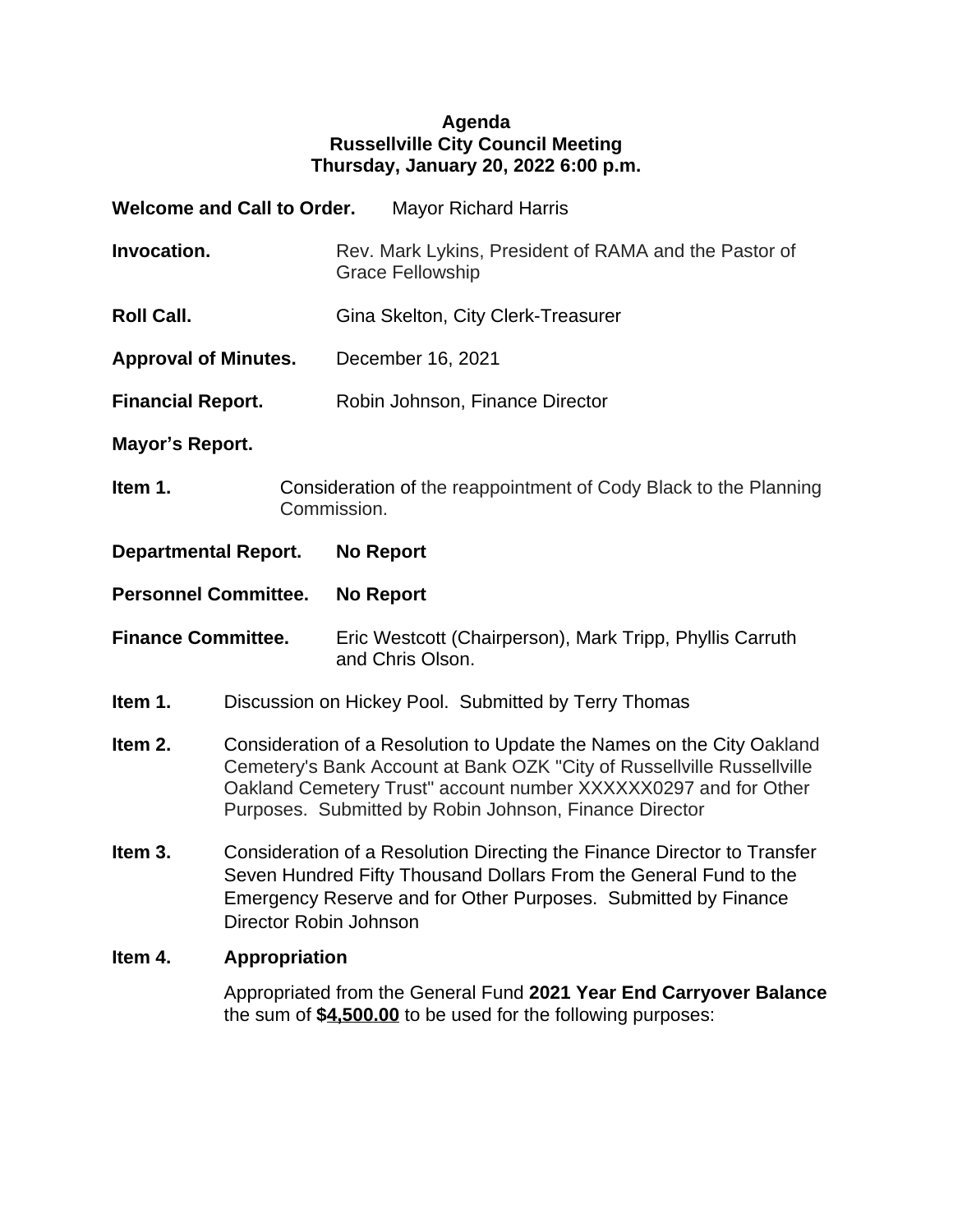# **COMMUNITY FIREWORKS DISPLAY ON JULY 4TH 2022 DEPARTMENT: PARKS AND RECREATION SPECIAL EXPENDITURE:**

**14-109-5807 COMMUNITY FIREWORKS DISPLAY \$ 4,500.00**

## **Item 5. Appropriation**

Line Item Transfer a pass through from the City Street Fund the sum of \$5,686.52 to be used for the following purposes:

| TO.         | 02-202-5121 OVERTIME | \$5,686.52   |
|-------------|----------------------|--------------|
| <b>FROM</b> | 02-202-5112 SALARIES | (\$5,686.52) |

#### **Item 6. Appropriation**

Line Item Transfer a pass through from the city General Fund the sum of \$258,751.06 to be used for the following purposes:

Line Item Transfers between various accounts within department budget to correct year-end negative budget balances in personnel related accounts for the following departments:

## **DEPARTMENTS:**

| <b>Administrative</b>             | <b>Mayor</b>                  | <b>Information Technology</b> |
|-----------------------------------|-------------------------------|-------------------------------|
| <b>District Court</b>             | <b>Maintenance/Janitorial</b> | <b>Aquatic Center</b>         |
| <b>Animal Control</b>             | <b>Swimming Pool</b>          | <b>Parks and Recreation</b>   |
| <b>Fire Department</b>            | <b>Police Department</b>      | <b>City Attorney</b>          |
| <b>Municipal Airport Planning</b> |                               |                               |

- **Item 7.** Consideration of the reimbursement for expenses for November and December 2021 for Arkansas Valley Alliance in the amount of \$19, 306.62.
- **Item 8.** Consideration of a Resolution to Accept a Bid from Navona Construction, LLC to Provide Structure Removal Services for the City of Russellville, Arkansas for Dilapidated Structure at 816 South Greenwich Avenue and Authorizing the Mayor and City Clerk-Treasurer to Enter Into an Agreement with Navona Construction LLC for Same Services and For Other Purposes. Submitted by Trey Smith, City Attorney
- **Item 9a.** Consideration to Resolution Providing For the Revision of The Street Department Capital Revenues and Expenditures Budget (Dept. 203) For the City of Russellville, Arkansas for the Twelve (12) Months Beginning January 1, 2022 and Ending December 31 2022, Appropriating Money For Each Item of Expenditure Therein Provided for; and for Other Purposes.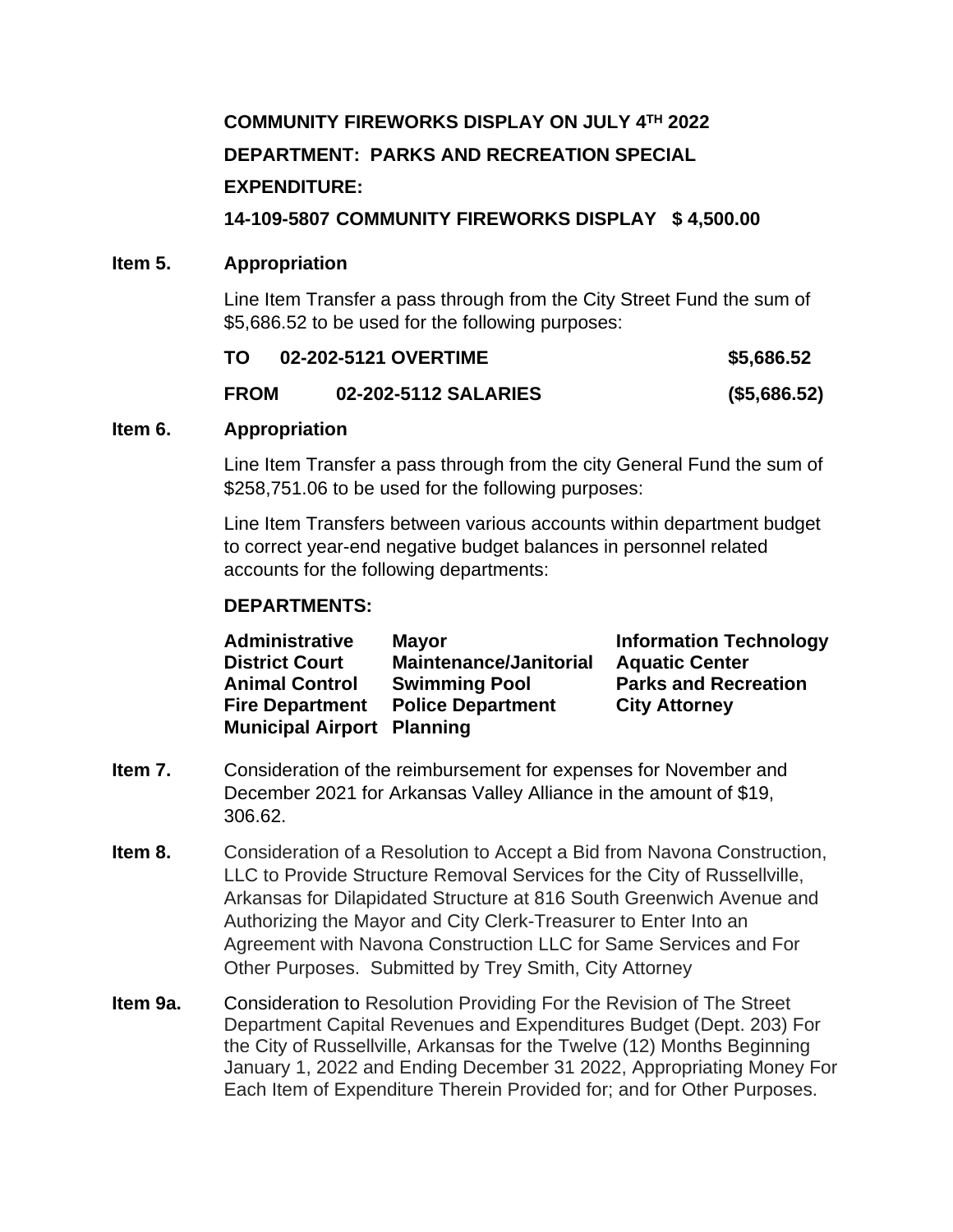Submitted by Finance Committee

- **Item 9b.** Consideration to Resolution Providing For the Revision of The Street <sup>1/2</sup> Cent Sales Tax Revenue and Expenditures Budget (Dept. 204) For the City of Russellville, Arkansas for the Twelve (12) Months Beginning January 1, 2022 and Ending December 31 2022, Appropriating Money For Each Item of Expenditure Therein Provided for; and for Other Purposes. Submitted by Finance Committee
- **Item 9c.** Consideration to Resolution Providing For the Revision of The Street Department Sales Tax Improvement Revenue and Expenditures Budget (Dept. 205) For the City of Russellville, Arkansas for the Twelve (12) Months Beginning January 1, 2022 and Ending December 31 2022, Appropriating Money For Each Item of Expenditure Therein Provided for; and for Other Purposes. Submitted by Finance Committee

#### **Item 10. Appropriation**

Appropriated from the 2021 Parks and Rec Special Fund the sum of **\$364,456.26** to be used for the following purposes:

Fund All Inclusive Playground at City Park

**DEPARTMENT: PARKS AND RECREATION**

#### **REVENUE: 08.109.4324 GRANT REVENUE \$180,000.00**

# **EXPENDITURE:**

#### **08.109.5562 CITY PARK IMPROVEMENTS \$364,456.26**

- **Item 11.** Consideration of a Resolution Approving Amounts of Lien to be Certified to the Pope county Tax Collector Against Certain Property in the City of Russellville, Arkansas, as a Result of Grass cutting, Property clean Up Expense and Abatement of Other Nuisances and for Other Purposes. N. Erie for Property Tax Records. Submitted by Trey Smith, City Attorney
- **Item 12.** Consideration of the 4th Quarter Reimbursement of Expenses from the Boys and Girls Club. They are requesting \$27,417.69, but there is only \$10,000 available in their 2021 contract.

#### **Item 13. Appropriation**

Appropriated from the General Fund **2021 Year End Carryover Balance** the sum of **\$151,842.73** to be used for the following purposes:

**REQUIRED EQUIPMENT FOR THE APPARATUS DEPARTMENT: RUSSELLVILLE FIRE DEPARTMENT EXPENDITURE: 04-110-5252 EQUIPMENT \$151,842.73**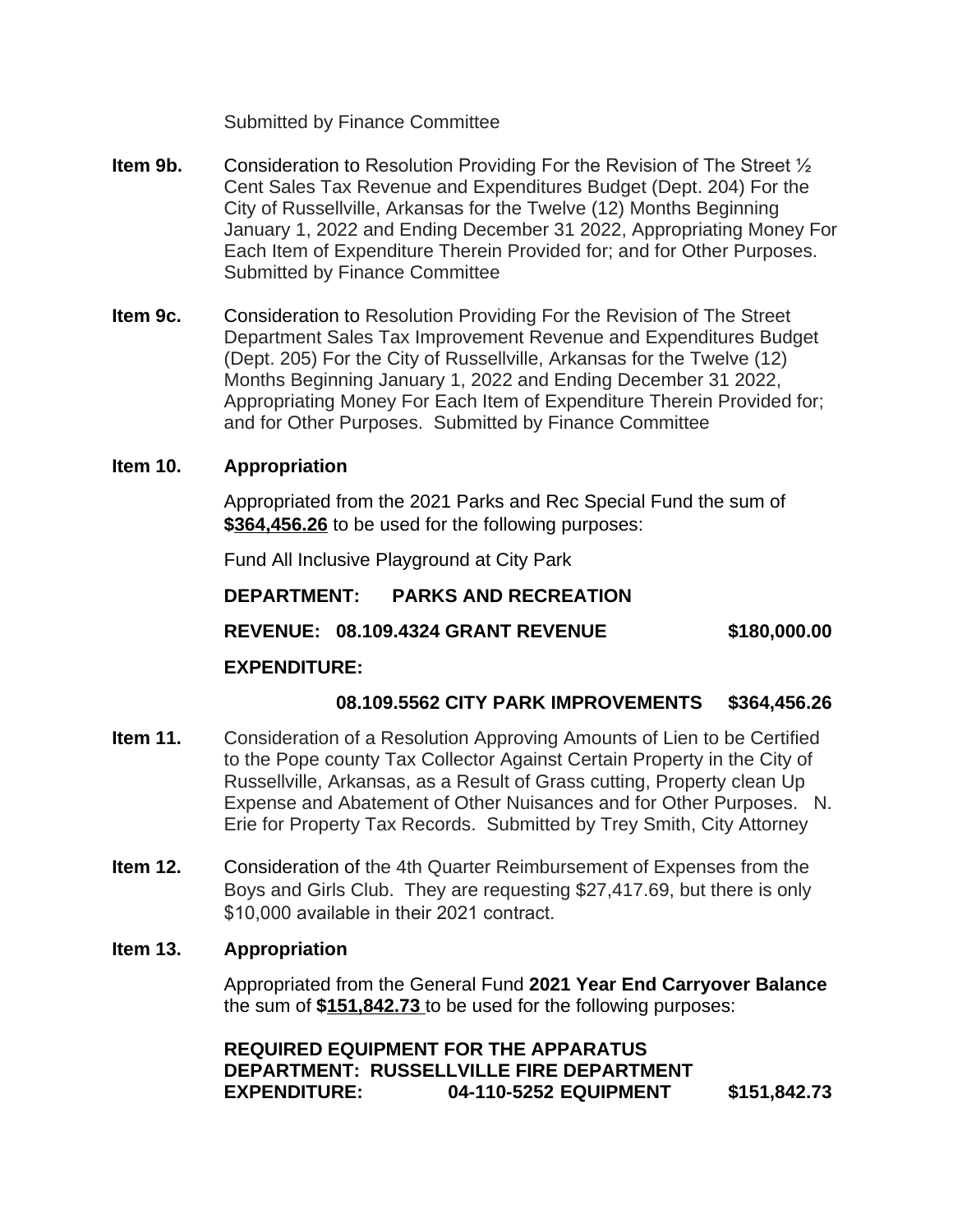## **Unfinished (Old) Business.**

- **Item 1.** Consideration of an Ordinance Establishing a Public and Private Street Renaming Process and Criteria for the City of Russellville, Arkansas and for Other Purposes. **Second of Three Readings**. Submitted by Trey **Smith**
- **Item 2.** Consideration of an Ordinance Relating to the Acceptance of Donations, Conveyances, Devises or Bequests to the City of Russellville, Arkansas; and providing for Other matters Properly Relating thereto. **Second of Three Readings**. Submitted by Mayor Harris.

#### **Item 3. Public Hearing**

- **Item 3a.** Consideration of an Ordinance for the Vacation and Abandoning Fourteen (14) Feet of North Cleveland Avenue and Eight (8) Feet Along East "H" Street Along Lots 1 and 12 of Block 101 of the J.L. Shinn Addition for Property Located at 201 East "G" Street in the City of Russellville, Pope County, Arkansas, and for Other Purposes. Submitted by Valley Christian School on behalf of Russellville First Assembly of God. (VAC-1121-000154) Unanimously recommended by the Planning Commission.
- **Item 4.** Consideration of an Ordinance Amending the Zoning Code for the City of Russellville, Arkansas, Ordinance No. 1966, and for Other Purposes. Submitted by Donna Andrews. (ZONE-1121-000153) Recommended approval by the Planning Commission by a vote of 5-1 with 1 abstaining.

#### **Tabled at the December 16, 2021 Council Meeting.**

**Item 4a.** Consideration of an Ordinance Amending the Zoning Code for the City of Russellville, Arkansas, Ordinance No. 1966, and for Other Purposes. Submitted by Donna Andrews. (ZONE-1121-000153) Recommended approval by the Planning Commission by a vote of 5-1 with 1 abstaining.

#### **Tabled at the December 16, 2021 Council Meeting.**

#### **New Business.**

**Item 1.** Consideration of an Ordinance Repealing and Replacing Ordinance No. 2011-3, an Ordinance Providing for the Redistricting o the City Wards for the City of Russellville, Arkansas and Other Matters Pertaining Thereto. Submitted by Mayor Richard Harris